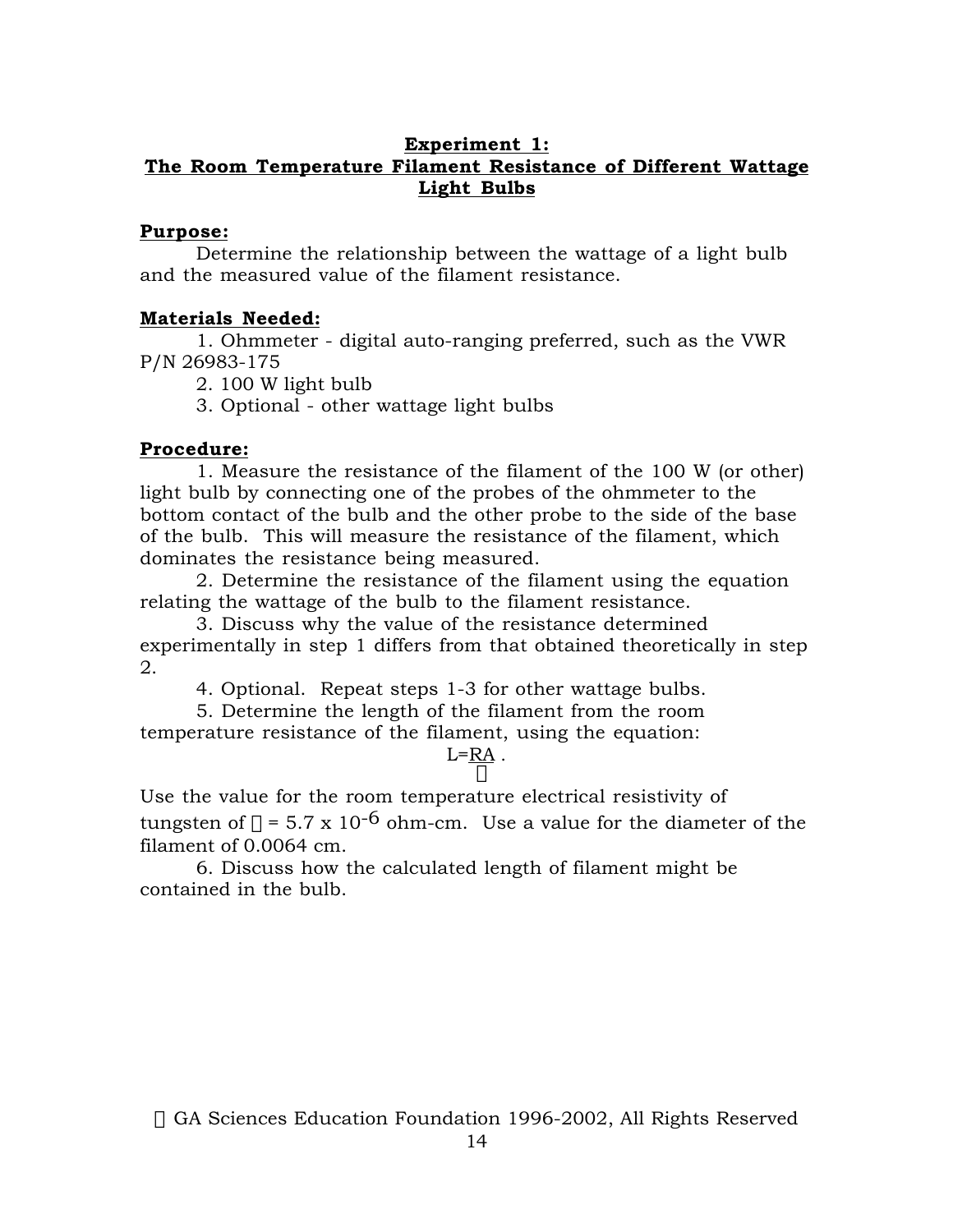### **Teacher's Guide to Experiment 1**

1. The measured value of the resistance of the 100 W bulb filament should be about 9.6 ohms.

2. The equation relating the wattage of the bulb to the filament resistance is:

$$
\frac{P = V^2}{R} \text{ or } R = \frac{V^2}{P}.
$$

Since P = 100 W and V = 120 V, then R =  $(120 \text{ V})^2$  = 144 ohms. 100 W

### *Note that when V stands alone, it represents the voltage. When V appears after a number, it represents the unit of volts.*

3. The resistance determined experimentally is the resistance when the filament is at room temperature. At room temperature the bulb is off, no current is flowing through the filament and no power is being dissipated in the filament. The resistance determined theoretically is the resistance when the filament is dissipating 100 W of power, i.e.. it is on and the filament is hot. The resistance of a metal increases as it gets hotter. In this case, the resistance when the filament is hot is 15 (144 ohms/9.6 ohms) times higher than when it is at room temperature.

(Optional: If an ammeter or a shunt resistor and a voltmeter are available, measure the resistance of the filament when the bulb is on by measuring the current I through the filament to determine the resistance using Ohm's Law:  $R = 120 V / I$ 

5. L=
$$
\frac{RA}{\rho}
$$
 = (9.6 ohms)( $\pi$ )(0.0032 cm)<sup>2</sup> = 54 cm  
  $\rho$  5.7 x 10<sup>-6</sup> ohm-cm

6. The students should realize that the filament length of 54 cm is much longer than the bulb, so that the filament must be folded or coiled in some way. As they will see in the light bulb dissection experiment, the filament consists of a coiled coil of tungsten wire.